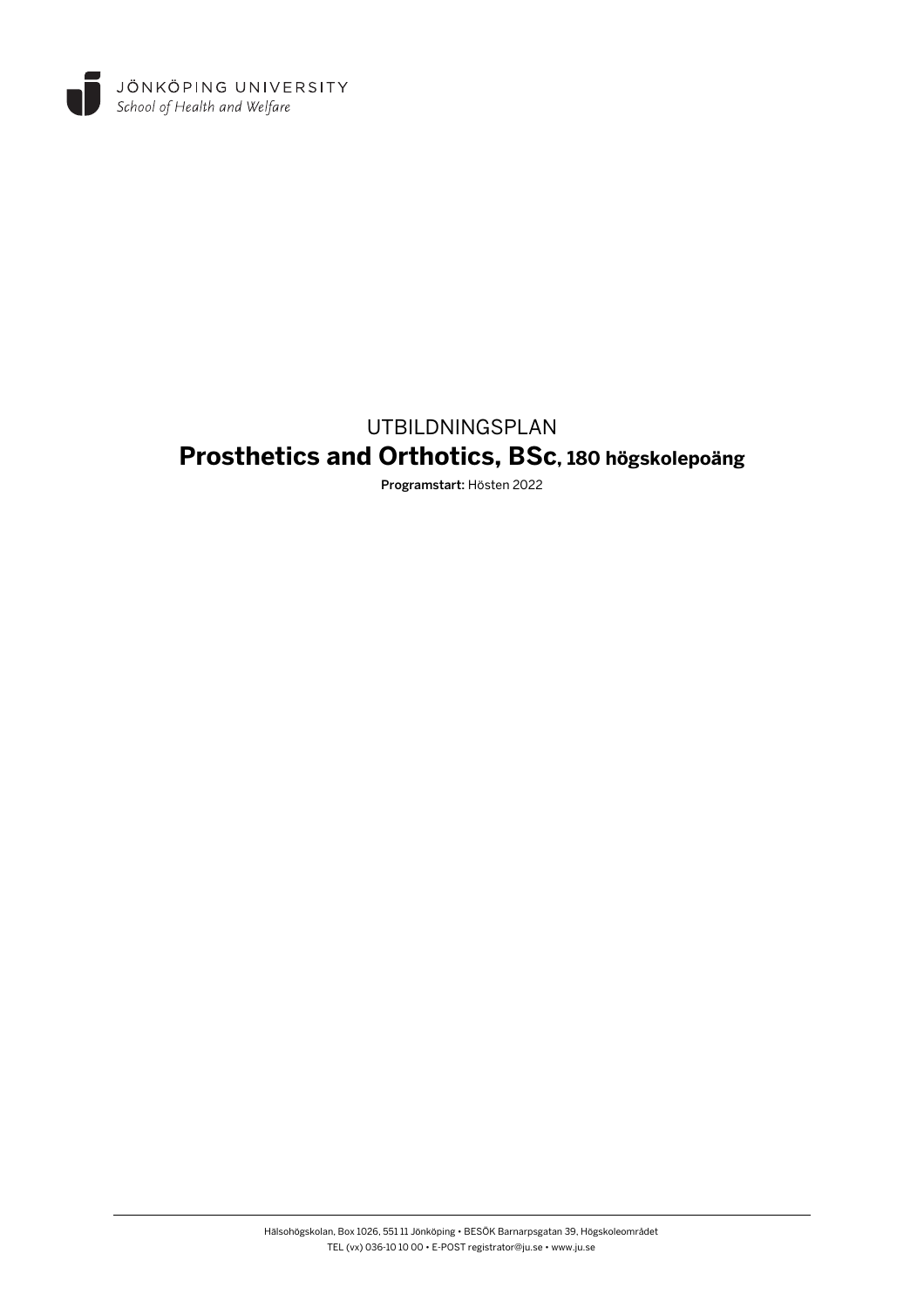## UTBILDNINGSPLAN **Prosthetics and Orthotics, BSc, 180 högskolepoäng**

Prosthetics and Orthotics, BSc, 180 credits

| Programkod: HGPO8 |                                     |
|-------------------|-------------------------------------|
|                   | <b>Fastställd av:</b> VD 2017-05-15 |
|                   | <b>Reviderad av: VD 2022-02-28</b>  |
| Version:          | 5.2                                 |

## Examensbenämning

Ortopedingenjörsexamen Filosofie kandidatexamen med huvudområdet ortopedteknik

Degree of Bachelor of Science in Prosthetics and Orthotics Degree of Bachelor of Science with a major in Prosthetics and Orthotics

#### Programbeskrivning Scope

The programme of studies comprises 180 credits and leads to a degree in prosthetics and orthotics or a degree with a major in prosthetics and orthotics. The objectives for the degree are described in the Higher Education Ordinance´s System of Qualification (Annex 2, The Higher Education Ordinance SFS 1993:100 and subsequent amendment).

Programstart: Hösten 2022 Utbildningsnivå: Grundnivå

The programme of studies consists of a number of courses. Each course has its own established course syllabus with stated admission requirements. The study programme consists of compulsory courses corresponding to 172.5 credits and the remaining 7.5 credits can be obtained via an optional course. The main area of prosthetics and orthotics accounts for 131.5 credits.

A full academic year of 40 weeks corresponds to 60 credits, whereby an average of 1.5 credits corresponds to one week of studies of at least 40 hours.

## Content and organisation

The programme begins with basic courses within the main subject area of prosthetics and orthotics, as well as courses in the fields of medicine, science and behavioural science. As the programme progresses, the emphasis on the main subject area increases so that, by the end of the programme, this is the sole focus area. The courses within the main subject area of prosthetics and orthotics are organised so as to represent a logical progression. Within the programme, emphasis is placed on the courses in medicine, science and behavioural science serving to support the main subject area of prosthetics and orthotics.

The student can make use of the elective course in order to orient their studies towards a subject that is of particular interest. The choice of course can be made from within the range of courses offered by the School of Health and Welfare, provided that the student meets the specific admission requirements. Due to resource limitations, students are not guaranteed a place on a particular elective course but must compete with other applicants, in accordance with the selection rules of the course syllabus. The student can also choose courses offered by other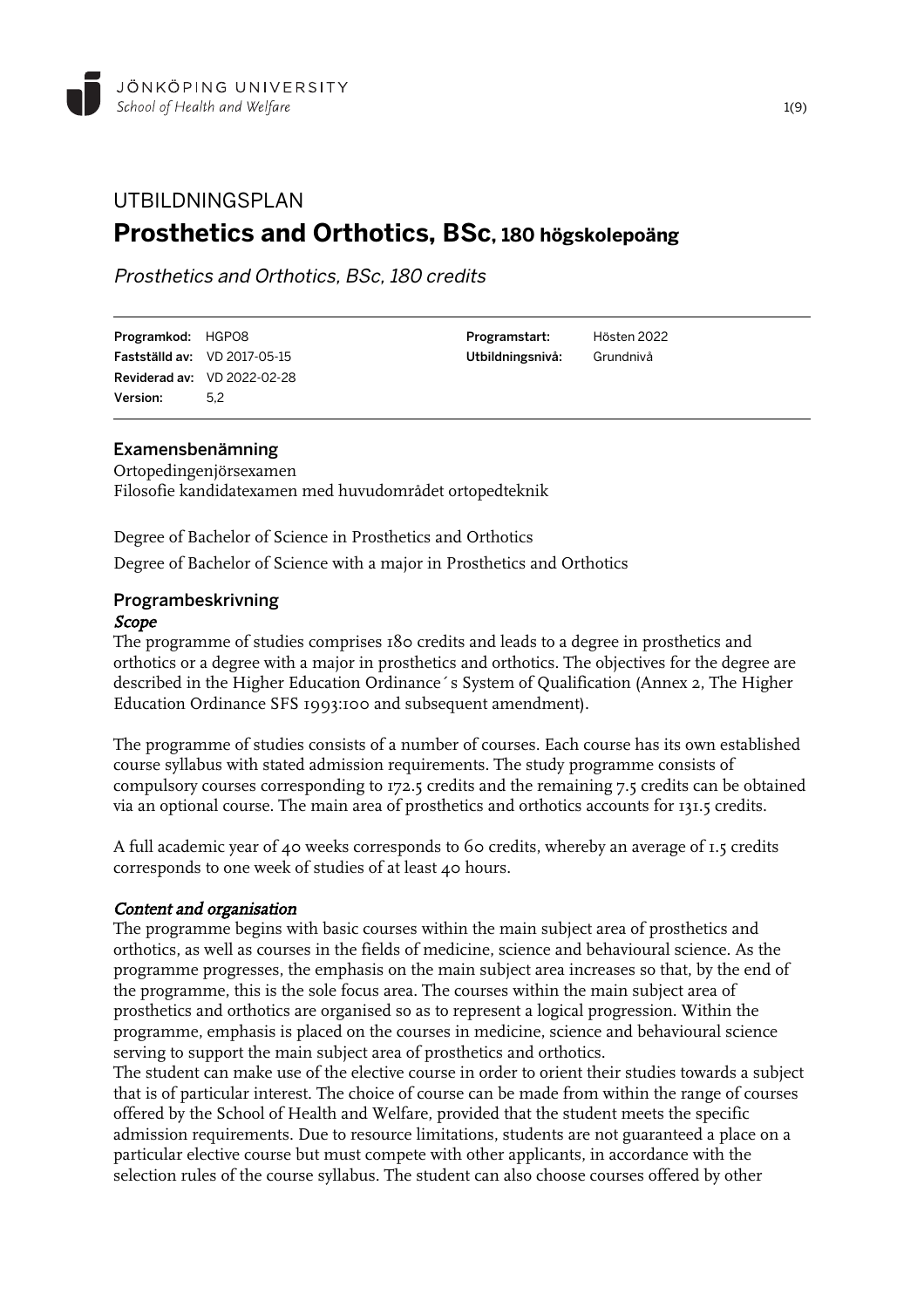universities and colleges, both nationally and internationally. All elective courses must correspond to the objectives of the study programme. All elective courses must be approved by the programme co-ordinator.

The main subject area of orthopaedic technology includes clinical placement studies within a department working with prosthetics and orthotics. For this placement, the student has access to study locations within the Nordic region. The purpose of the clinical placement studies is that the student shall be able to integrate theory with practice. The clinical placement studies also enable the student to develop skills in the solving of different sorts of practical problems, as well as to develop the capacity for empathy with consideration to an ethical and professional approach regarding individuals and their loved ones. The student shall also develop an understanding and respect for the skills of other occupational groups.

#### Forms of work

The study programme is conducted with a problem-oriented approach with a focus on the student's own learning. The forms of work are adapted to the nature of the course and the degree of specialisation, and may consist of literature studies, lectures, seminars and assignments conducted either individually or in groups. Students work in laboratories in order to practise working with situations that resemble those that will be encountered in their future occupations.

#### Internationalisation

The School of Health and Welfare works actively to create an international environment for study and research, which results in exchanges for students, teachers and researchers. The idea of internationalisation is that the student gains awareness of their role and responsibility as a professional working within prosthetics and orthotics in a global perspective. This can be achieved by means of exchange programmes for studies abroad but also by meetings with foreign lecturers and exchange students.

The prosthetics and orthotics programme has, via the School of Health and Welfare, agreements with universities and colleges in a number of countries. For students who choose to study courses at other universities and colleges, it is necessary that the chosen courses comply with the framework of the study programme's objectives. This is determined by the programme coordinator.

#### Educational approach

The School of Health and Welfare's basic educational approach is that the individual should be given the freedom to seek their own knowledge and to take responsibility for their learning and their personal development. The educational objective is that the individual shall acquire the skills and preparedness in order to participate in the development of a changing society. The educational approach means that:

- the learning environment actively promotes the seeking of knowledge and the student's own responsibility

- learning processes and forms of examination contribute to the development of the student's capacity for critical thinking, problem-solving, in-depth learning and understanding

- learning processes promote the development of a professional approach when working with patients/clients/users

- a scientific approach is a natural part of the learning process

- the clinical placement studies provide the student with opportunities to observe, analyse and reflect on the various aspects that are significant to the ensuring of high quality work.

The educational approach is enshrined within the various programmes by means of the forms of work that support the students' learning processes. Regular course evaluations shall be carried out and the results of these taken into account in the formulation of the study programme, course syllabus, forms of work and examination forms. Students shall be involved in this work.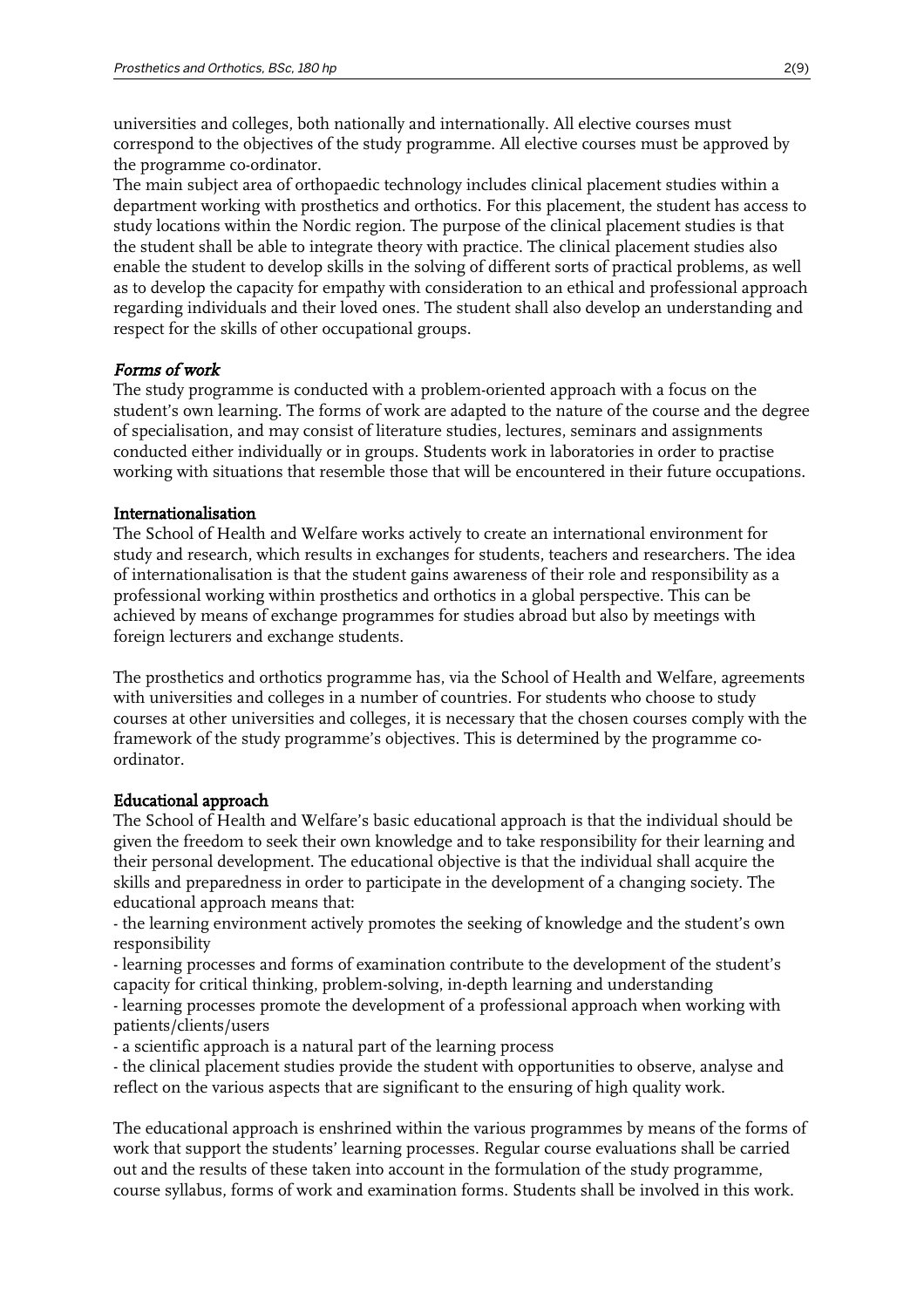The management of the School of Health and Welfare has a responsibility to regularly monitor and evaluate the development of the educational approach.

#### The main subject area of prosthetics and orthotics

#### Definition of the main subject area

The main subject area of prosthetics and orthotics focuses upon gaining knowledge and understanding related to assistive technologies, which are designed to replace or support lost or impaired function in persons with musculoskeletal and/or neurological impairments. Prosthetics and orthotics is multidisciplinary and requires knowledge from medicine, behavioral science, mechanics and material science. The main subject is grounded on a comprehensive understanding of human body functions and structures and in particular the mechanical consequences of applying an external device to the body.

The main subject area of prosthetics and orthotics requires knowledge about; pathological conditions affecting musculoskeletal and neurological systems; the biomechanics of normal and pathological human movement; mechanical interactions between the human body and externally applied devices; materials technology for device design and fabrication. Knowledge is required in both qualitative and quantitative methods.

Within the subject area, theoretical and practical skills are developed for evidence-based decision making related to biomechanical functions of the body, prescription, manufacture, provision and evaluation of prosthetic and orthotic devices. A biopsychosocial perspective is required, recognising that prosthetic and orthotic management not only affects biological structures but also psychosocial aspects of health and wellbeing.

#### The progression of the main subject area

With regard to the main subject area of prosthetics and orthotics, the study programme is organised in such a way as to enable the successive broadening and deepening of knowledge as part of the student's skills and competence development.

The main subject begins with an overview of central concepts and theories, and provides both a foundation of knowledge and a scientific approach for in-depth studies. In addition, the student shall acquire knowledge in the identification of different models of health and discuss these with regard to theories and general strategies in order to commence the development of a critical approach to knowledge.

This is then followed by courses covering specific methods that provide guidelines for the provision of prostheses/orthoses and give support for theoretical arguments concerning problems related to prosthetics, orthotics. The programme then progresses to enable the student to be able to integrate knowledge from different subject areas. Information shall be organised and categorised so as to meaningfully address problems, and possible links and/or relationships shall be described.

The courses studied in the latter stages of the programme shall enable the student to acquire more in-depth theoretical knowledge in order to be able to resolve different problems that may arise in the workplace. The student shall be able to independently critically scrutinise and compare different theories and models and generate new ideas. In addition, the student shall demonstrate the capacity for creative thinking and a more in-depth scientific approach to evidence based knowledge.

#### Mål

#### General aims

According to the Higher Education Act (SFS 1992:1434, and subsequent amendments, Chapter 1, § 8), undergraduate education shall develop students':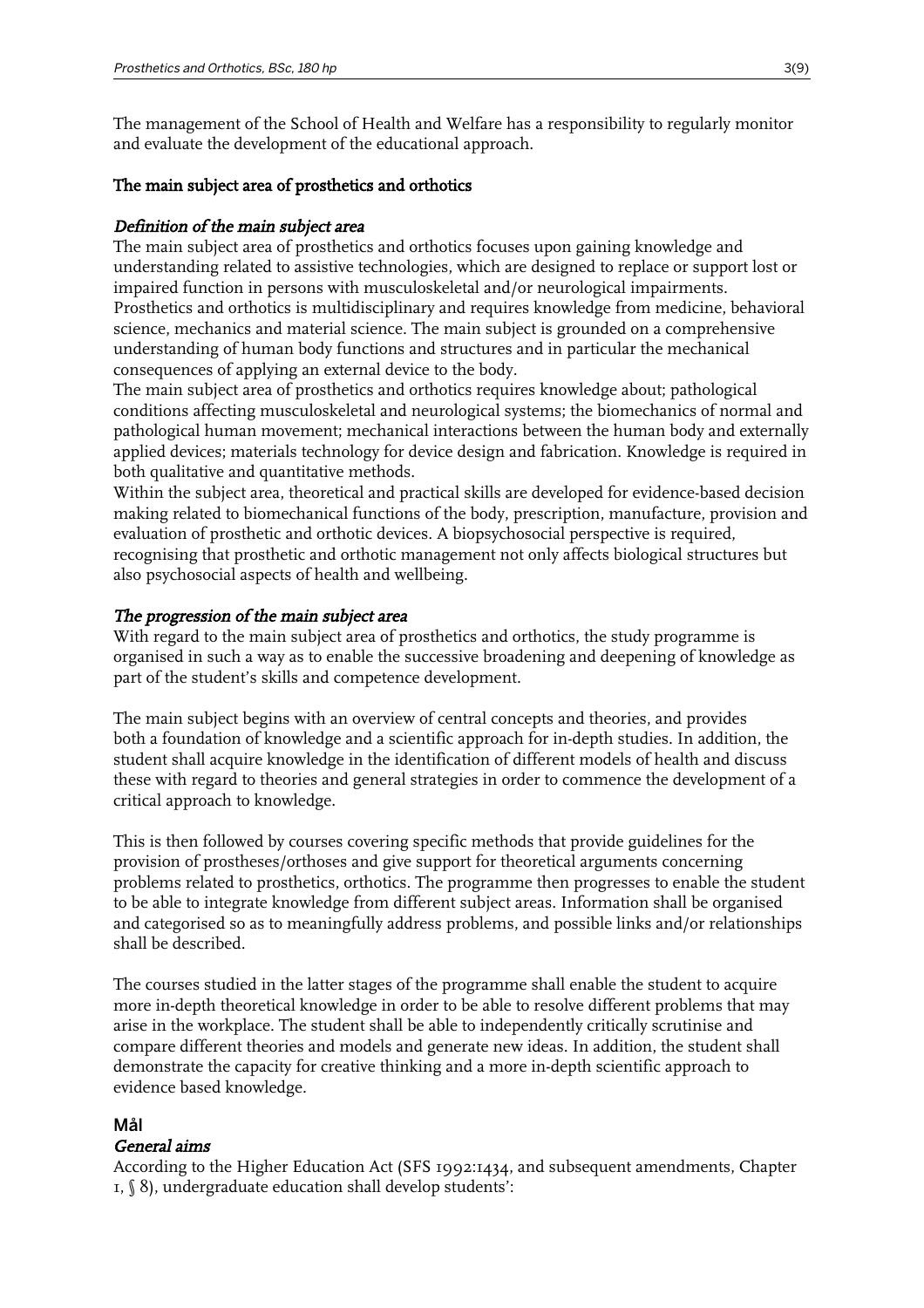- ability to make independent and critical assessments,
- ability to independently distinguish, formulate and solve problems, and
- preparedness to respond to changes in working life.

Within the area to which the education relates, students shall develop – in addition to knowledge and skills – the ability to:

- seek and assess knowledge at a scientific level,
- follow developments in knowledge, and
- exchange knowledge with people with no specialist knowledge within the field.

## Central objectives

Graduates of the study programme in prosthetics and orthotics shall, in accordance with the System of Qualifications (Annex 2, The Higher Education Ordinance SFS 1993:100, and subsequent amendments), show such knowledge and skills that are required for authorisation as a prosthetic or orthotic technician within:

## Knowledge and understanding

- demonstrate knowledge of the subject's scientific basis, awareness of current research and development work, and knowledge of the link between science and proven experience and the practical importance of this,

- demonstrate knowledge of relevant methods within the field, and

- demonstrate knowledge of relevant directives.

## Skills and abilities

- demonstrate the ability to independently, and in conjunction with the patient, implement prosthetic/orthotic measures and act as a technical specialist within the entire rehabilitation area, - demonstrate the ability to participate in preventative work and to initiate methodological improvements and quality assurance of equipment, working methods and products,

- demonstrate the ability to inform and educate different groups,

- demonstrate the ability to present and discuss (orally and in writing) measures and treatment results with interested parties, and to document these in accordance with relevant directives,

- demonstrate the capacity for teamwork and collaboration with other occupational groups, and

- demonstrate the ability to critically examine, assess and use relevant information, and to discuss new facts, phenomena and issues with different target groups, thereby contributing to the development of the profession and the business.

## Judgement and approach

- demonstrate self-awareness and the capacity for empathy,

- demonstrate the ability to – employing a holistic perspective of the person – make assessments on the basis of relevant scientific, social and ethical aspects with particular regard to human rights,

- demonstrate the ability to act with a professional approach towards patients and their loved ones, and

- demonstrate the ability to identify one's own need of additional knowledge, and to continuously develop one's own skills.

## Independent project (thesis)

To be awarded a degree in prosthetics and orthotics, the student must, within the framework of the course requirements, have completed an independent project (thesis) corresponding to at least 15 credits.

## Programme-specific objectives

In addition to the programme objectives stated in the Higher Education Ordinance, the School of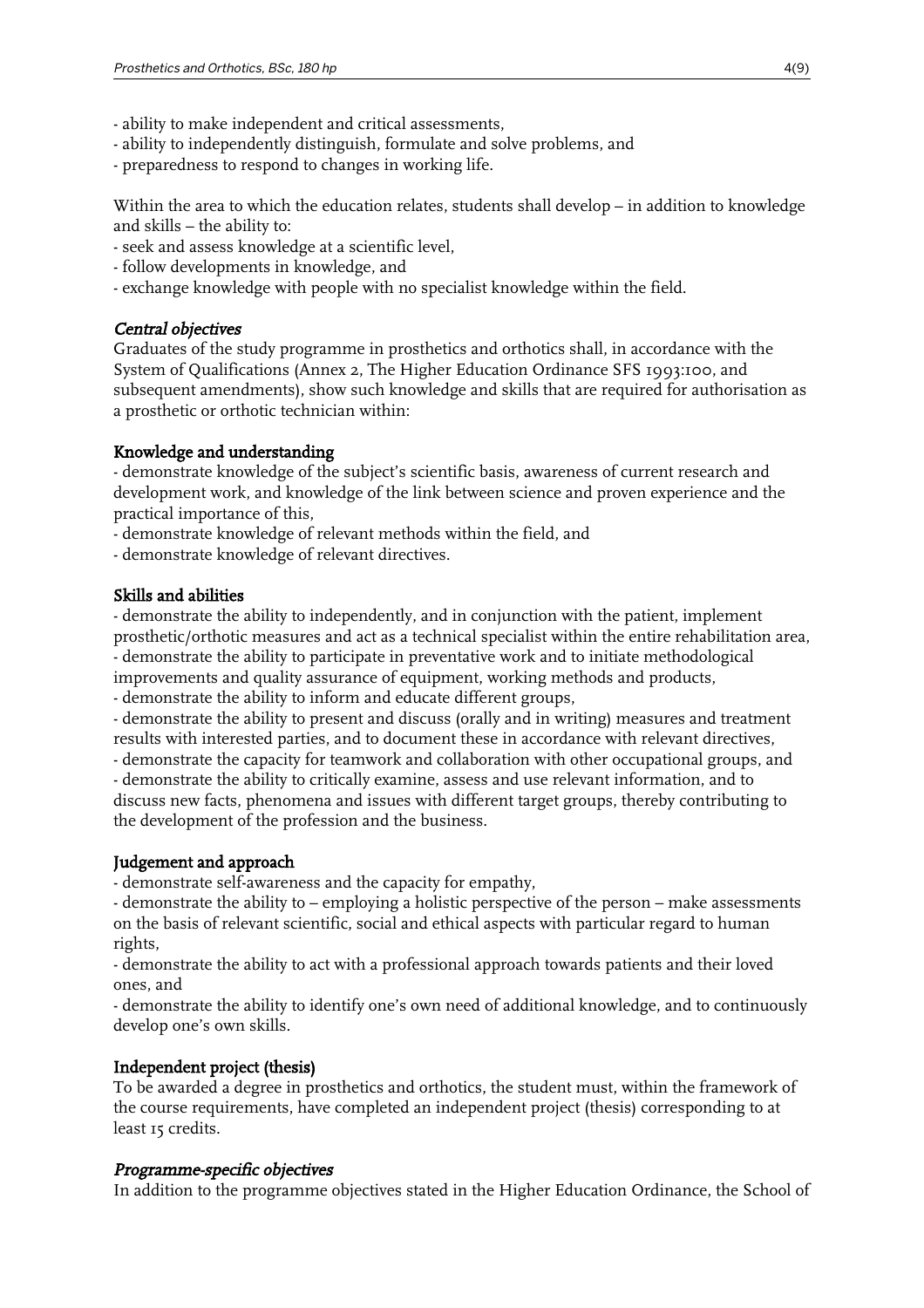Health and Welfare has its own local objectives for the programme, including that the student shall:

- demonstrate ability for independent clinical decision making and use a patient centred approach to interventions spanning all ages

- demonstrate ability see the main subject area of prosthetics and orthotics from a cultural and international perspective

- demonstrate ability for an in-depth scientific attitude in both theoretical as well as clinical applications.

## Innehåll

## Courses within the programme

All courses within the programme are available at undergraduate level.

Kurser

Obligatoriska kurser

| Kursbenämning                                                                               | Hp  | Huvudområde   | Fördjupning      | <b>Kurskod</b> |
|---------------------------------------------------------------------------------------------|-----|---------------|------------------|----------------|
| Anatomy and Physiology, Basic<br>Course                                                     | 7,5 |               | G1N              | HANG18         |
| <b>Applied Materials Technology</b>                                                         | 7,5 | Ortopedteknik | G1F              | HMTK19         |
| <b>Evidence Based Practice and</b><br>Knowledge Translation in Prosthetics<br>and Orthotics | 7,5 | Ortopedteknik | G <sub>2F</sub>  | HEON11         |
| Mechanics related to Prosthetics and<br>Orthotics                                           | 7,5 | Ortopedteknik | G1N              | HMPG18         |
| Models and Perspectives on Health<br>and Disability                                         | 7,5 | Ortopedteknik | G <sub>1</sub> N | HMHG18         |
| Orthotic Management and<br>Biomechanics I                                                   | 15  | Ortopedteknik | G1F              | HO1K19         |
| Orthotic Management and<br>Biomechanics II                                                  | 7,5 | Ortopedteknik | G <sub>2F</sub>  | HOMN10         |
| Pathophysiology related to<br>Prosthetics and Orthotics                                     | 7,5 |               | G1F              | HPOK19         |
| Prosthetic and Orthotic management<br>in Paediatrics                                        | 7,5 | Ortopedteknik | G <sub>2F</sub>  | HPMN11         |
| Prosthetic and Orthotic Management<br>of the Foot                                           | 15  | Ortopedteknik | G1F              | HFOK10         |
| Prosthetic and Orthotic Management<br>of the Upper Limb                                     | 7,5 | Ortopedteknik | G1F              | HPLK19         |
| Prosthetic and Orthotics.<br>Independent Research Project                                   | 15  | Ortopedteknik | G <sub>2E</sub>  | HPOP12         |
| Prosthetic Management and<br>Biomechanics of the Lower Limb I                               | 15  | Ortopedteknik | G1F              | HPMK19         |
| Prosthetic Management and<br>Biomechanics of the Lower Limb II                              | 7,5 | Ortopedteknik | G1F              | <b>H2PK10</b>  |
| <b>Prosthetics and Orthotics</b><br>Introduction                                            | 7,5 | Ortopedteknik | G1N              | HPIG18         |
| Prosthetics and Orthotics, Clinical<br><b>Placement Studies</b>                             | 15  | Ortopedteknik | G <sub>2F</sub>  | HPCN10         |
| Psychology, basic course                                                                    | 7,5 | Psykologi     | G1N              | HPBG19         |
| <b>Scientific Methods and Statistics</b>                                                    | 7,5 | Ortopedteknik | G1N              | HSCG10         |

Valbara kurser

| Kursbenämning | HD | <b>'Huvudområde</b> | <b>Fördjupning</b> | ⊺Kurskod |
|---------------|----|---------------------|--------------------|----------|
|---------------|----|---------------------|--------------------|----------|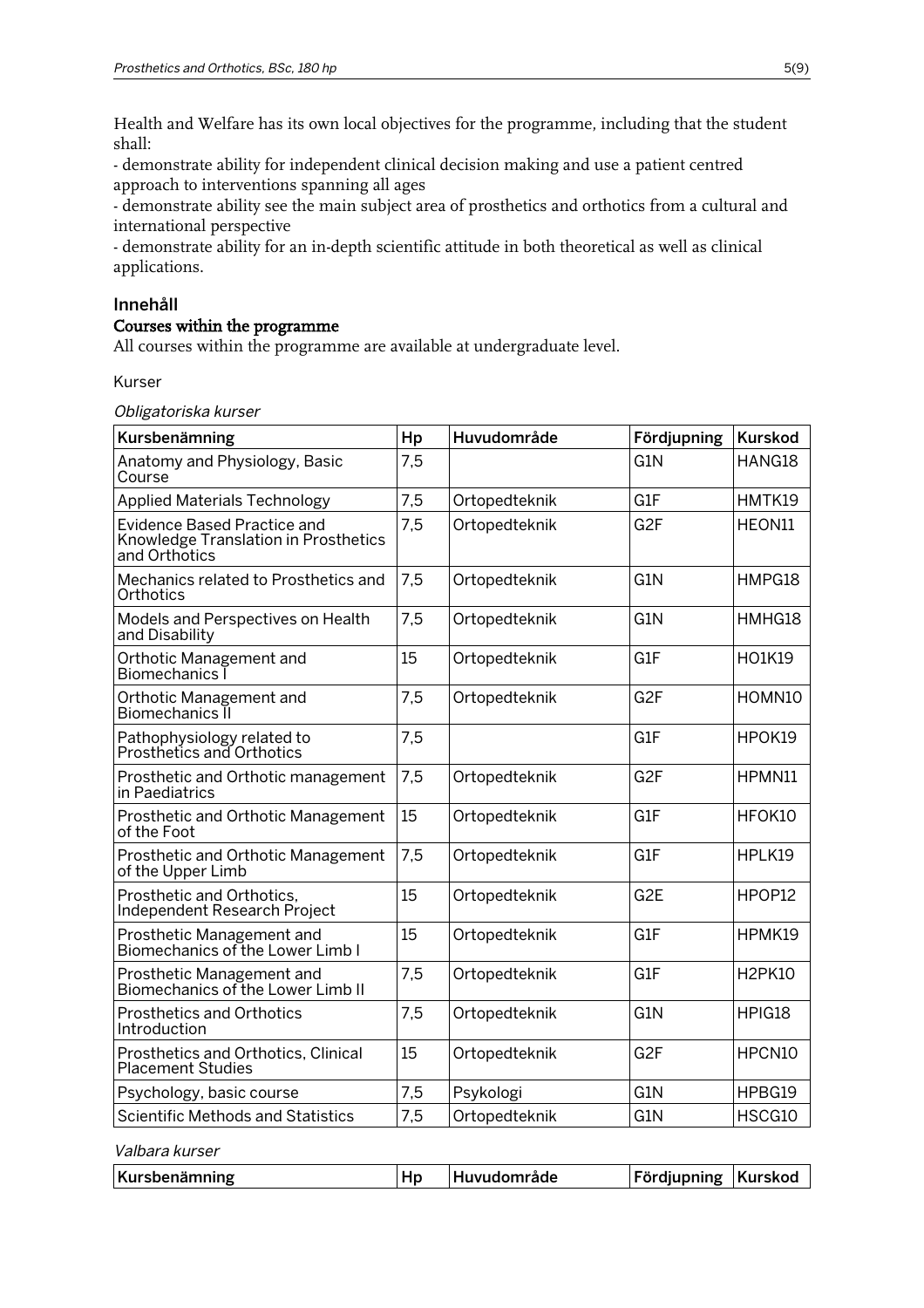| Klinisk gånganalys <sup>1</sup>                                 |     | Ortopedteknik                  | G1F | HGAK11 |
|-----------------------------------------------------------------|-----|--------------------------------|-----|--------|
| Wheeled Mobility - Wheelchair use<br>and Provision <sup>1</sup> | 7,5 | Arbetsterapi,<br>Ortopedteknik | G1N | HWMG11 |

#### Programöversikt  $\delta$ rckurs 1

| AI SNUIS 1                                                  |                                                              |                                                                               |                                                                          |  |
|-------------------------------------------------------------|--------------------------------------------------------------|-------------------------------------------------------------------------------|--------------------------------------------------------------------------|--|
| Termin 1                                                    |                                                              | Termin 2                                                                      |                                                                          |  |
| Period 1                                                    | Period 2                                                     | Period 3                                                                      | Period 4                                                                 |  |
| Models and Perspectives on<br>Health and Disability, 7,5 hp | Anatomy and Physiology,<br>Basic Course, 7,5 hp              | <b>Applied Materials</b><br>Technology, 7,5 hp                                | Prosthetic Management and<br>Biomechanics of the Lower<br>Limb $l.15$ hp |  |
| Prosthetics and Orthotics<br>Introduction, 7,5 hp           | Mechanics related to<br>Prosthetics and Orthotics.<br>7.5 hp | Pathophysiology related to<br>Prosthetics and Orthotics,<br>7.5 <sub>hp</sub> |                                                                          |  |

## Årskurs 2

| Termin 3                                         |                                                                      | Termin 4                                                                                              |                                  |  |
|--------------------------------------------------|----------------------------------------------------------------------|-------------------------------------------------------------------------------------------------------|----------------------------------|--|
| Period 1                                         | Period 2                                                             | Period 3                                                                                              | Period 4                         |  |
| Orthotic Management and<br>Biomechanics I, 15 hp | Prosthetic and Orthotic<br>Management of the Upper<br>Limb, $7.5$ hp | Prosthetic Management and   Prosthetic and Orthotic<br>Biomechanics of the Lower<br>Limb II, $7.5$ hp | Management of the Foot, 15<br>hp |  |
|                                                  | Psychology, basic course,<br>7,5 hp                                  | Scientific Methods and<br>Statistics, 7,5 hp                                                          |                                  |  |

## Årskurs 3

| Termin 5                                                        |                                                                             | Termin 6                                                                                                                             |                                      |  |
|-----------------------------------------------------------------|-----------------------------------------------------------------------------|--------------------------------------------------------------------------------------------------------------------------------------|--------------------------------------|--|
| Period 1                                                        | Period 2                                                                    | Period 3                                                                                                                             | Period 4                             |  |
| Orthotic Management and<br>Biomechanics II, 7,5 hp              | Klinisk gånganalys <sup>I</sup> , 7,5 hp                                    | Evidence Based Practice and   Prosthetic and Orthotic<br>Knowledge Translation in<br>Prosthetics and Orthotics,<br>7.5 <sub>hp</sub> | management in Paediatrics.<br>7.5 hp |  |
| Prosthetics and Orthotics, Clinical Placement Studies, 15<br>hp |                                                                             | Prosthetic and Orthotics, Independent Research Project,<br>15 <sub>hp</sub>                                                          |                                      |  |
|                                                                 | Wheeled Mobility -<br>Wheelchair use and<br>Provision <sup>1</sup> , 7,5 hp |                                                                                                                                      |                                      |  |

## Förkunskapskrav

Grundläggande behörighet samt Fysik 2, Kemi 1, Matematik 3 c.

## Tillgodoräknande

A student that has passed component parts of a university programme at another Swedish or foreign university, or who has acquired the equivalent knowledge and skills in another way, can – following evaluation – receive credits for this within the framework of their studies at the School of Health and Welfare. Once the applicant has supplied the necessary documentation, the appropriate head of department will decide whether crediting can occur. The student shall be informed in writing of the content of the decision.

## Villkor för fortsatta studier

The study programme includes the handling of thermoset plastics and chemicals which are regulated by the provisions of the Swedish Work Environment Authority, AFS 2019:3. For this reason, the School of Health and Welfare organises compulsory lung function testing by a specialist clinic, as part of an employment suitability assessment, which takes place at the start of the programme of studies and at later points. An approved employment suitability assessment is a requirement for the continuation of studies.

The programme incorporates certain thresholds (detailed below) which must be completed in order to progress to the next level of study.

In order to start studies in term 2, it is required that the courses in term 1 have been completed.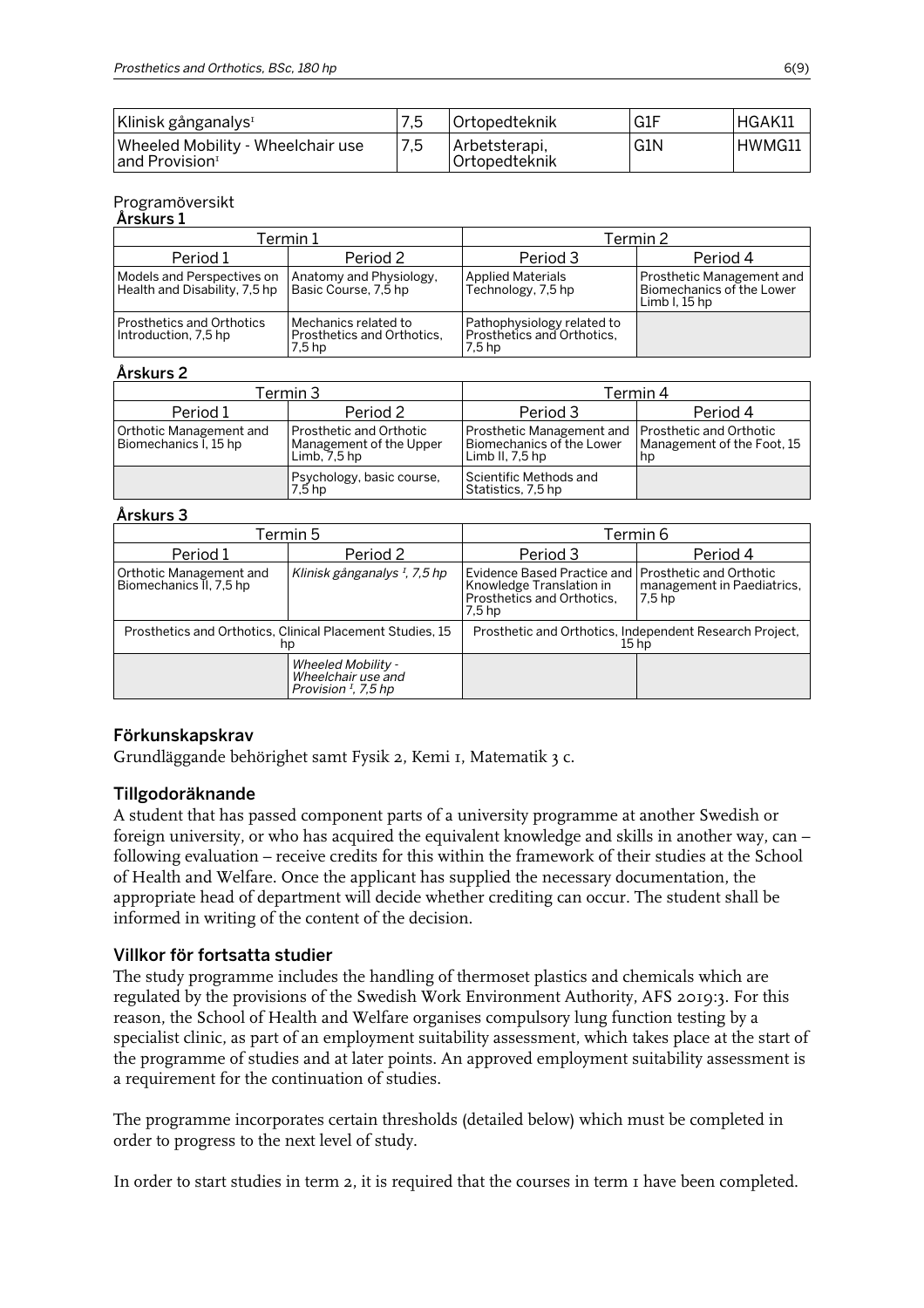To be allowed to start studies in term 3, it is required that the student has received a passing grade in all the included courses in term 1 and that the remaining courses in term 2 have been completed.

To be allowed to start studies in term  $4$ , it is required that the student has received a passing grade in all the included courses in terms 1 and 2 and that the remaining courses in term 3 have been completed.

To be allowed to start studies in term 5, it is required that the student has received a passing grade in all included courses in terms 1, 2 and 3, and that the remaining courses in term 4 are completed.

To be allowed to start studies in term 6, it is required that the student has received a passing grade in all included courses in terms  $I$ ,  $2$ ,  $3$  and  $4$  and that the remaining courses in term  $5$  are completed.

Verification of enrollment status will take place on 1 July before semesters 3 and 5. Verification of enrollment status takes place January I for term 4 and 6.

The course syllabus for each course may contain specific admission requirements.

#### Examenskrav

To be awarded the Bachelor of Science in Prosthetics and Orthotics, the student must have completed all course requirements amounting to 180 credits. To be awarded the Bachelor of Science with a major in Prosthetics and Orthotics, the student must have completed all course requirements amounting to 180 credits, of which at least 90 credits were awarded for a successive deepening within the main subject area of prosthetics and orthotics. For both degrees, the student must also – within the framework of the course requirements – have completed an independent thesis of at least 15 credits within the main subject area of prosthetics and orthotics (Annex 2, The Higher Education Ordinance SFS 1993:100 and subsequent amendments).

#### Degree and course certificates

The request for a degree certificate must be made using a specific form (the form is available on the university's website) which is then sent to the Student Office. Degree certificates are issued following the completion of the studies, on the condition that the degree results have been entered into the student records system. Degree certificates are issued on behalf of the School of Health and Welfare by a representative of the Student Office.

If the degree certificate applies to studies at more than one college/university, the certificate shall be issued by the college/university where the student most-recently passed an exam or completed their studies, unless otherwise agreed by the schools.

The request for a course certificate must be made using a specific form (the form is available on the university's website) which is then sent to the Student Office. The course certificate is issued on the condition that exam results have been entered into the student records system. Course certificates are issued on behalf of the School of Health and Welfare by a representative of the Student Office.

#### Authentication

After the completion of course requirements corresponding to 180 credits, the School of Health and Welfare will, if requested by the student, issue a degree certificate which can constitute a qualifying document for the issuing of authentication by the National Board of Health and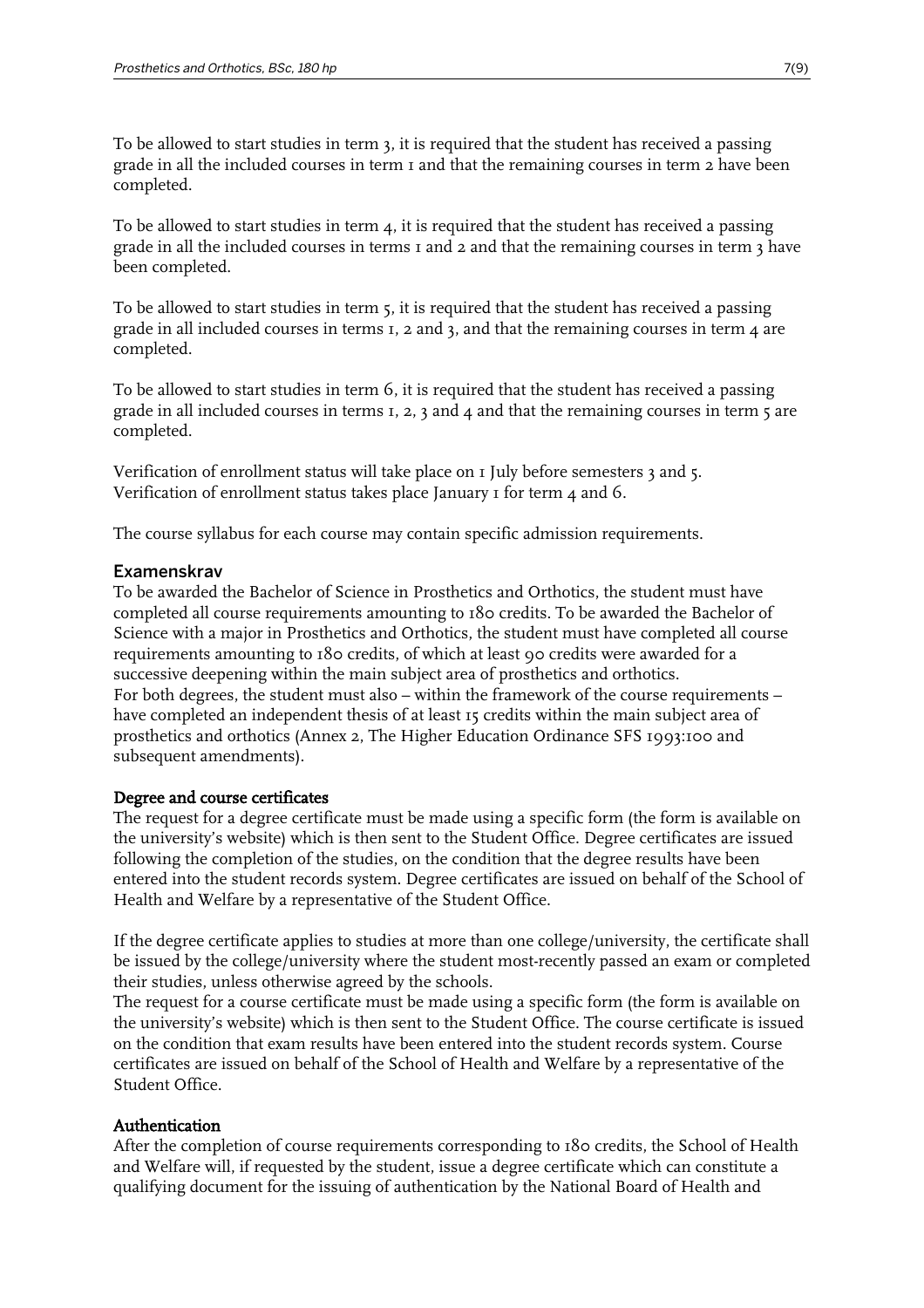Welfare.

## Övrigt Grades

In accordance with Jönköping University's regulations, the course syllabus shall specify which grades are used. Grades shall be determined by one of the teachers specifically appointed by the university (the examiner).

Grades are awarded according to a target-related 7-point scale: A, B, C, D, E, FX, F. The School of Health and Welfare can make use of an alternative grading system, which is decided by the Dean. In such a case, this will be indicated in the course syllabus.

## Examination

Guidelines for examination, see Regulations and guidelines for first, second and third cycle education at Jönköping University.

#### Approved leave of studies and the resumption of studies

Approved study leave can only be applied for (and granted) from the study programme, not from individual courses. Applications for approved study leave are made by the student using a specific form which is submitted to the Department of Rehabilitation. Approved study leave can be granted for a maximum of one (1) year. Extensions may be granted if there are extenuating circumstances. Decisions concerning approved study leave are made by the head of the department. The decision of the head of department is announced in writing and, if granted, the resumption of studies is planned between the head of department and the student. Studies are conducted in accordance with the study plan that applies at the time of resumption. The student reports to the Department of Rehabilitation when he/she wishes to resume studies. Decisions relating to the resumption of studies are made by the head of the department. Decisions are conveyed to the student in writing.

## Non-completion of studies

Requests for the termination of studies of a programme or course must be made using a specific form and submitted by the student to the Department of Rehabilitation. Before the decision to terminate studies is made, the student is entitled to receive study guidance. The decision for the termination of studies is made by the head of the department, who is also responsible for ensuring that the student is deregistered from the course.

#### Temporary interruption of clinical placement studies

The School of Health and Welfare may suspend a student's participation in clinical placement studies or any other practical element of an ongoing course if the student has shown gross incompetence/unsuitability in the practical application of their studies on people. A student whose clinical placement studies or any other practical element has been suspended due to gross incompetence/unsuitability is not permitted to resume participation in the course until the course co-ordinator or examiner has performed checks and ascertained that the student possesses the necessary knowledge and skills. The reasons for the suspension must be stated in the decision to suspend the student's participation. Following the decision, an individual plan must be established for the student which shall state the shortcomings in knowledge and/or skills, the support that the student can expect to receive, how the checks shall proceed, when the first check shall take place and when any further checks shall be made.

#### Limitations on the number of occasions for placement

Interruption of placement or other clinical/practical activities due to gross unfitness/incompetence when applying skills is considered a missed occasion. Students who have failed three placements in the same course must discontinue their studies in the program in question. A student who has been failed three times on their placement will be offered